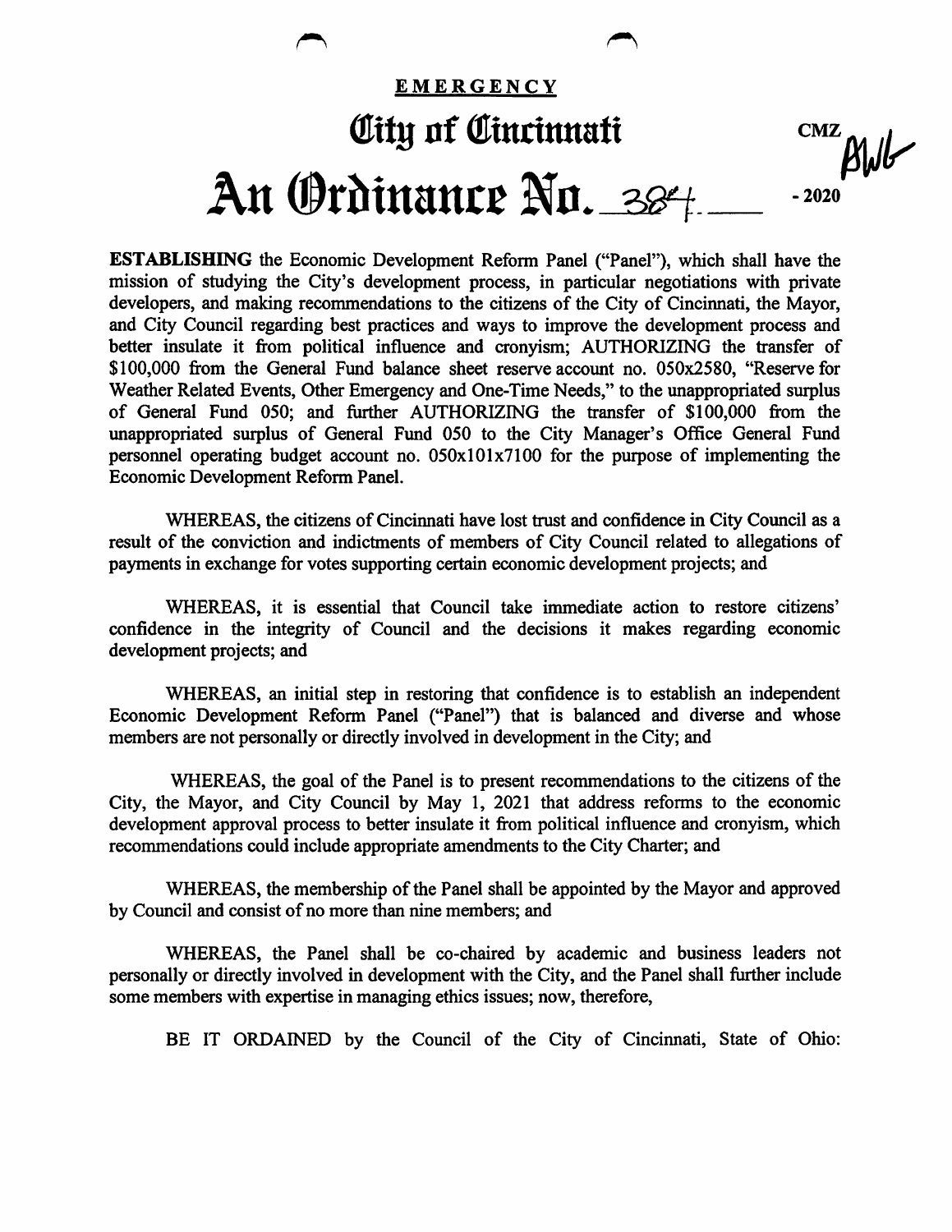Section 1. That City Council hereby establishes the Economic Development Reform Panel ("Panel"), which shall have the mission of making recommendations to the citizens of the City of Cincinnati, the Mayor, and City Council by May 1, 2021 regarding best practices and ways to improve the City's economic development approval process to better insulate it from political influence and cronyism, which recommendations could include appropriate amendments to the City Charter.

Section 2. That the Panel shall consist of no more than nine members appointed by the Mayor and approved by Council.

Section 3. That the Panel shall be co-chaired by academic and business leaders not personally or directly involved in development with the City, and that its membership shall be balanced and diverse and have no direct or personal connections to the development community, and that some members of the Panel shall have expertise in managing ethics issues.

Section 4. That, without limiting its work and scope, the Panel should engage in the following:

- a. Consult municipal finance, development, and campaign contribution experts;
- b. Review and evaluate the City's use of public incentives for development, including direct awards, loans, and tax abatements;
- c. Determine how well and with what clarity the City establishes and then achieves its goals in providing public incentives to development projects without allowing developers to benefit at a higher level than justified by the public benefit to the City;
- d. Review best practices in other cities across the country;
- e. Study possible links between campaign contributions and the award of development contracts and/or significant changes in the final form of a development contract;
- f. Propose ways in which the City could track connections between campaign contributions and the award of public incentives to developments;
- g. Propose a Code of Conduct for the City's elected officials and developers, which Code should require developers to report inappropriate requests from the City's elected officials;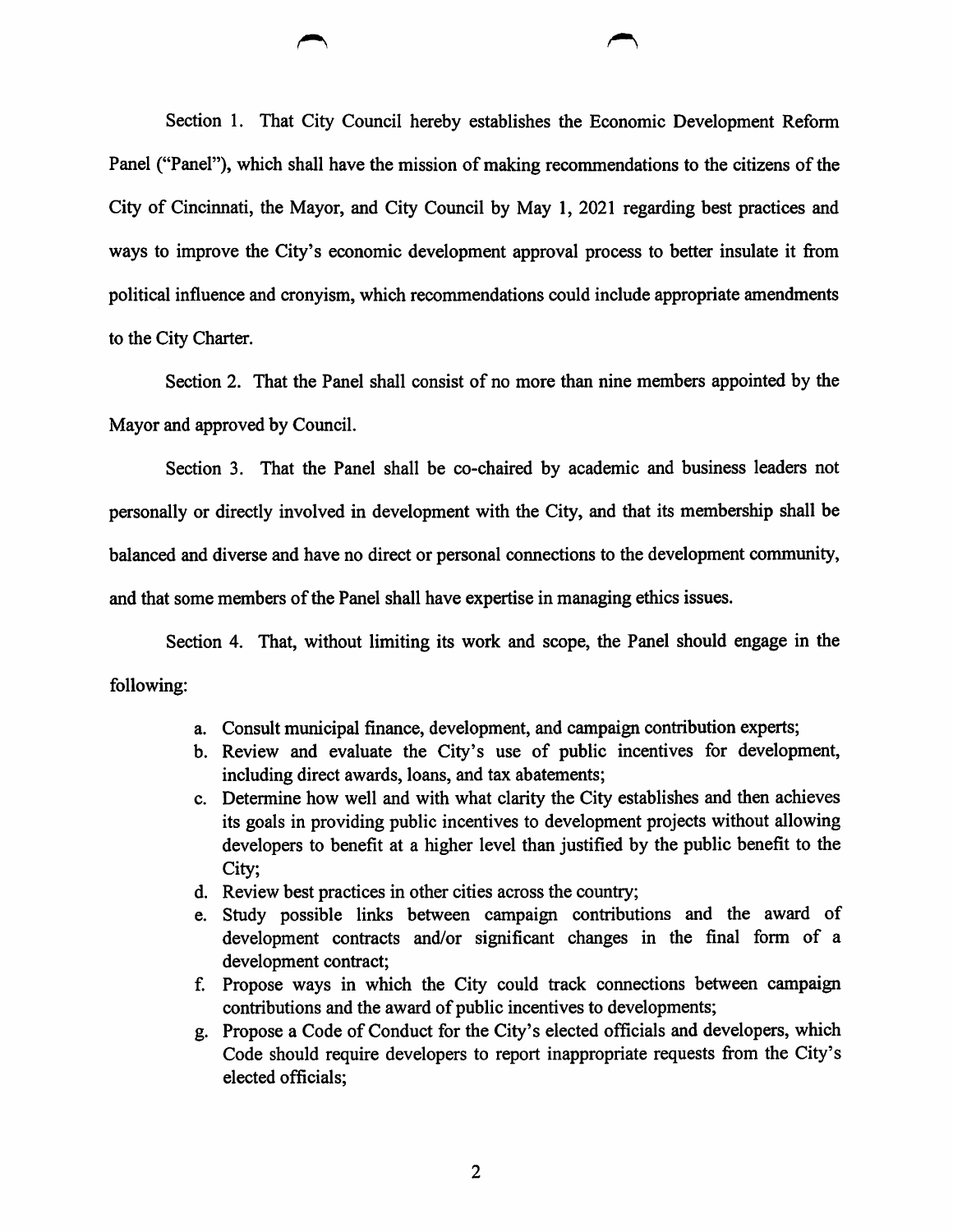- h. Recommend whether contract awards should be prohibited to developers who made campaign contributions to council candidates within the prior twenty-four months;
- i. Recommend whether the City should establish a hotline by which any citizen, including developers, can report in confidence any inappropriate request or demand from any public servant, elected or otherwise.

Section 5. That the Panel shall convene no later than 30 days after the effective date of this ordinance and the approval of all initial appointments, and shall provide a final report to the citizens of Cincinnati, the Mayor, and Council by May 1,2021.

Section 6. That the Panel's work will occur in public meetings in compliance with Ohio's open meeting requirements.

Section 7. That Council hereby authorizes the transfer of the sum of  $$100,000$  from the General Fund balance sheet reserve account no. 050x2580, "Reserve for Weather Related Events, Other Emergency and One-Time Needs," to the unappropriated surplus of General Fund 050.

Section 8. That the sum of \$100,000 is hereby appropriated from the unappropriated surplus of General Fund 050 to the City Manager's Office General Fund personnel operating budget account no. 050x101x7100 for the purpose of implementing the Economic Development Reform Panel.

Section 9. That, in accordance with the provisions of this ordinance, the City Manager is hereby authorized to take all appropriate financial and administrative actions necessary in order that the Panel can complete its work successfully, including taking appropriate steps to ensure that City departments provide appropriate support to the Panel.

Section 10. That the City Manager is hereby authorized to take all necessary and appropriate steps to carry out such legislative policies as Council enacts based on the forthcoming recommendations of the Panel.

 $\overline{3}$